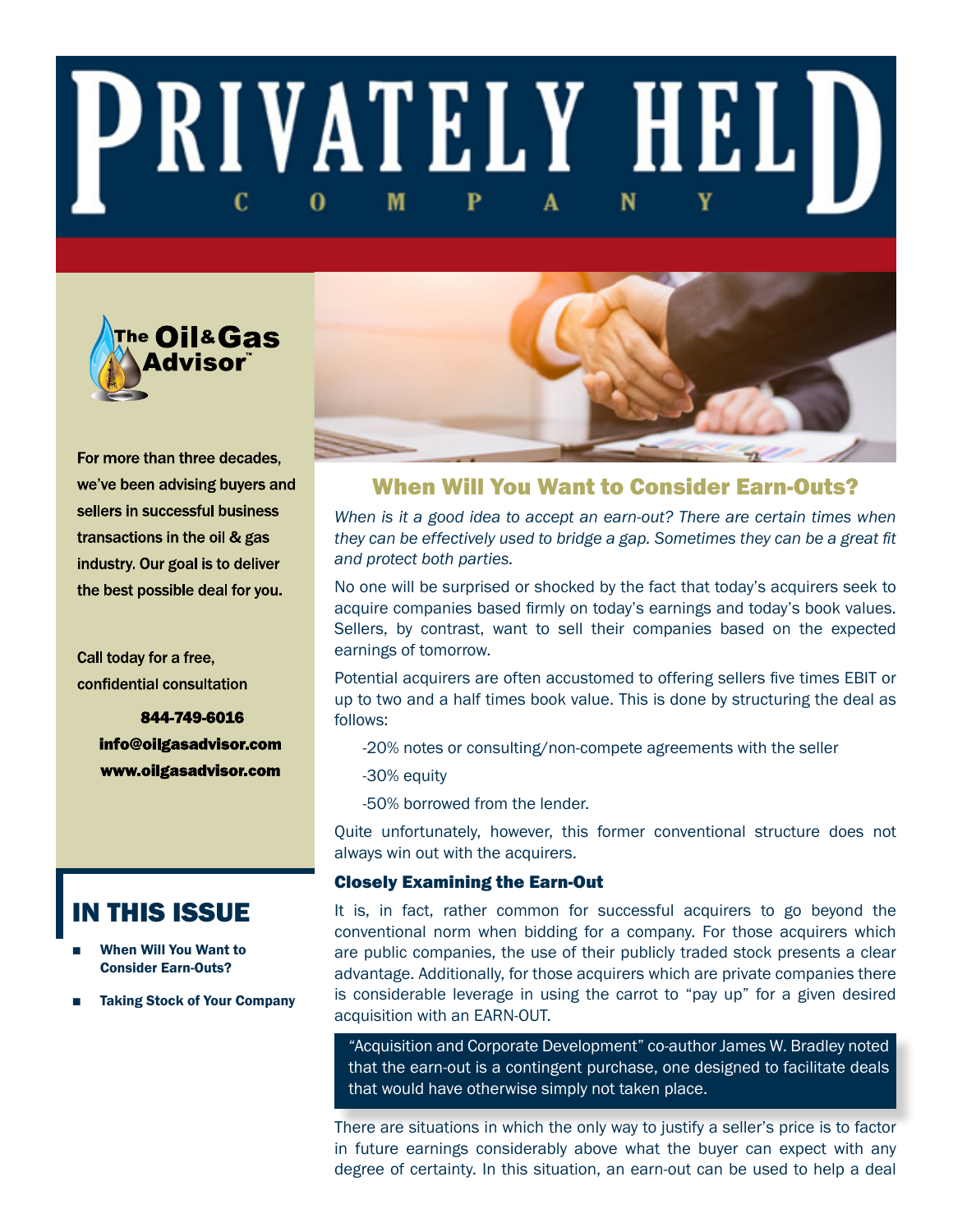# When Will You Want to Consider Earn-Outs? (cont.)

successfully go through. It is important to keep in mind that under some circumstances earn-outs can qualify as non-taxable transactions.

No doubt earn-outs can be complicated both to structure and to monitor. That stated, earn-outs are most desirable under a few different scenarios. For example, let's imagine the following scenario.

Let's say the buyer has limited equity, the seller has substantial price expectations, there exists a considerable price gap between the buyer and seller, the acquisition involves a company introducing new products and finally the owner is willing to stay with the company from between two to five years.

An example for an earn-out formula used by a very successful New York Stock Exchange Company is as follows:

- a) Pay the owners one to two times book value at closing.
- b) Then pay owners an additional percentage of Net After Tax (N.A.T.) over a five year period.
- c) The payment based on the multiple of book value (a) is finally deducted out from the earn out payment (b)
- d) Sample of earn-out:

| Year | <b>Multiple</b> | <b>Net After Tax</b> |
|------|-----------------|----------------------|
| 1    | x               | 15%                  |
| 2    | x               | 15%                  |
| 3    | x               | 20%                  |
| 4    | x               | 25%                  |
| 5    | x               | 25%                  |

## What are the Main Considerations?

Of course, there are considerations to factor into the equation. For example, the acquiring company usually places a maximum earn-out or "cap" on the deal. This is done as the acquirer will want to ensure that the income from the earn-out is derived from continuing operations and importantly, not from special, extraordinary or onetime, non-recurring events.

A key reason that the earn-out works for both parties is due to the fact that the acquirer agrees to invest money in the acquisition, and this can come in many forms such as computer systems, etc. This is done to essentially accelerate the N.A.T. In short, while a definitive dollar amount is not pre-determined, the acquirer is in a position where he or she wants to take every step possible to please the owners, as the success of the next acquisition will be voiced by the owners of the last acquisition.

The above variation is just one example of numerous diverse possible alternatives. In fact, the most common benchmark for earn-outs is a percentage of Earnings Before Interest and Taxes (EBIT) with covenants regarding which party makes major decisions, what changes will be allowed, and if necessary, how to implement arbitration.

Ultimately, in the event that a seller is willing to accept an earn-out agreement then it is possible to formulate a more aggressive pricing strategy. In short, the objective of the earn-out is to essentially quantify uncertainty.

The proper utilization of an earn-out gives us a way to bridge the gap between an asking price and a bid price. Further, it also serves as a way to motivate the seller during the period of transition. Importantly, the seller must be satisfied with the initial down payment as compensation for the company, meaning that earn-out payments are perceived as additional bonuses if and when they arrive.

## What Can We Learn from This?

Due to a limited number of customers, distributors or handful of suppliers, many manufacturers find themselves in an uncomfortable and vulnerable position. In such situations, acquirers must take steps to protect themselves with an earn-out agreement. It is also important to remember that there is a tendency to use earn-outs as a method of protecting the purchaser who has failed to perform proper due diligence.

Simply stated, earn-outs should be limited to two situations:

- 1. Offering solutions to legitimate differences
- 2. When a seller's major concern is to spread out income in taxable transactions with resulting tax benefits.

Creativity and a willingness to compromise are both necessary factors to the success of an earn-out. In the end, when used judiciously, earn-outs can be an invaluable tool.

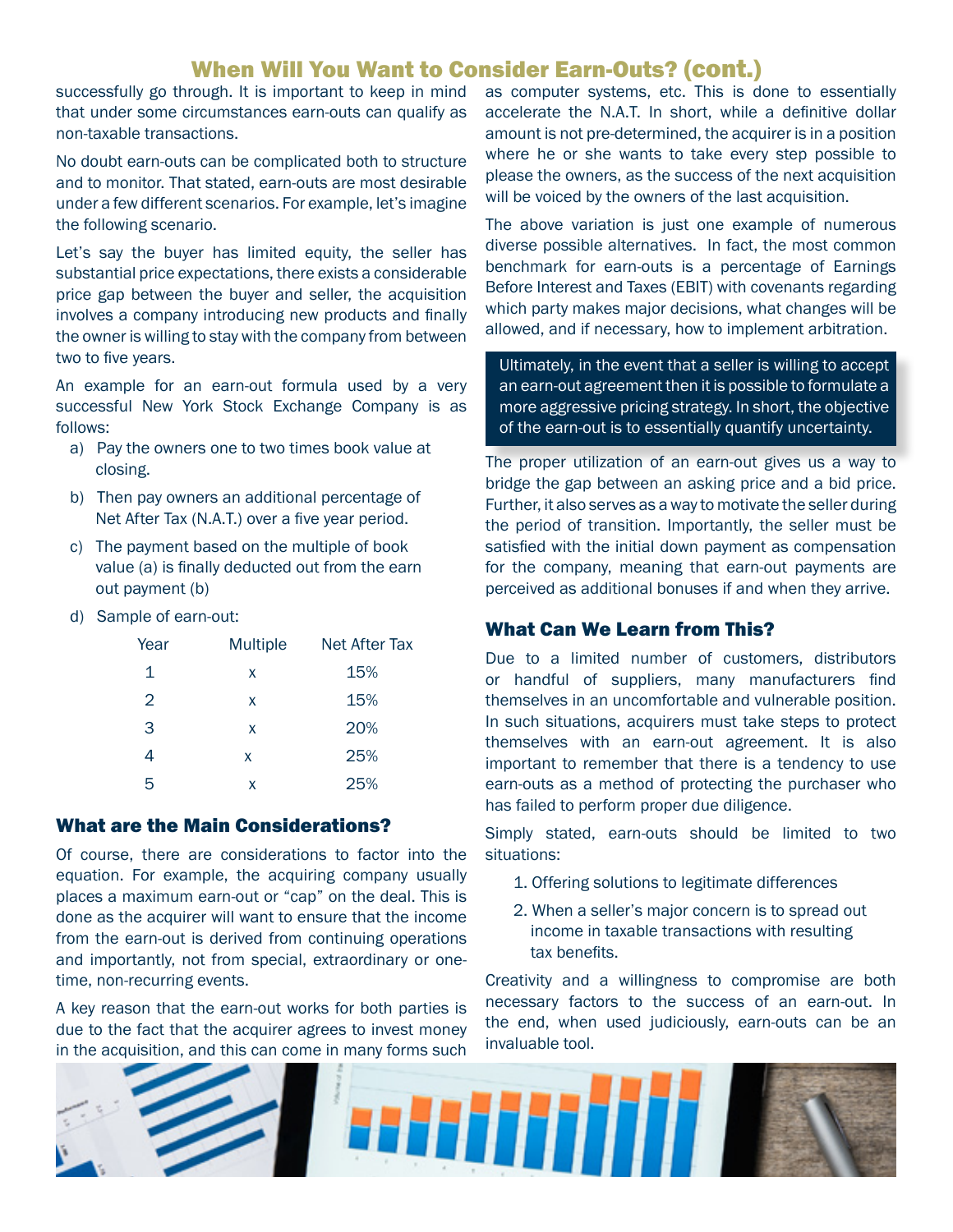

# Taking Stock of Your Company

*When it comes to selling a company the very last thing you want is a "skeleton in the closet." The bottom line is that you want to find any problems before a prospective buyer finds them for you.*

You want to make sure your prospective buyers can look in and out of your company's closets, metaphorically speaking, and never run into any issues. There are three key areas you should investigate carefully to make sure that your company is in order: finance, management and marketing. Here are some important questions you should ask to make sure you avoid someone else finding an unwanted skeleton.

#### Finance

#### *Addressing Any and All Bank Problems*

Is your company out of financial ratio?

Is your company under particular scrutiny from the bank?

Has your company used its complete credit line and/ or have suspect relations with its bank?

#### *What Are You Doing with Your Cash?*

How is your cash management? Does your firm have good cash management?

Is your company taking trade discounts or able to buy at the quantity price?

Do you pay trade payments on time?

*Do You have Problematic or Outdated Financials?* 

Currently, does your company have monthly financial statements?

Does your company have detailed financial cash flow projections?

Are your company's annual financial statements completed three to four months beyond year end?

Are your company's financial statements unaudited?

#### Management Issues

#### *Company Pride*

In general, does your company lack a sense of pride? No doubt determining the level of pride within a company can be a bit difficult, but it is still possible to get a general feel for the overall level of pride a company has. The attitude and body language of employees goes a long way towards determining a company's level of overall pride.

#### *Substantial Changes in Key Personnel*

What does managerial turnover look like in your company?

Would a review of the last three years of management show an unusual turnover in key positions?

In the last three years has your company lost your CFO, sales manager and/or vice president of manufacturing?

#### *Substantial Lack of Change*

Have there been little or few changes in senior management over the years?

A lack of senior management change can indicate a stagnant business; one that is not up with the times. Such a business could be dominated by the CEO.

*Is Your Business in a State of Continual Crisis?*

Do you find that you or other key team members are constantly interrupted by emergency telephone calls?

Are you or other key team members constantly interrupted by secretarial demands for immediate decisions?